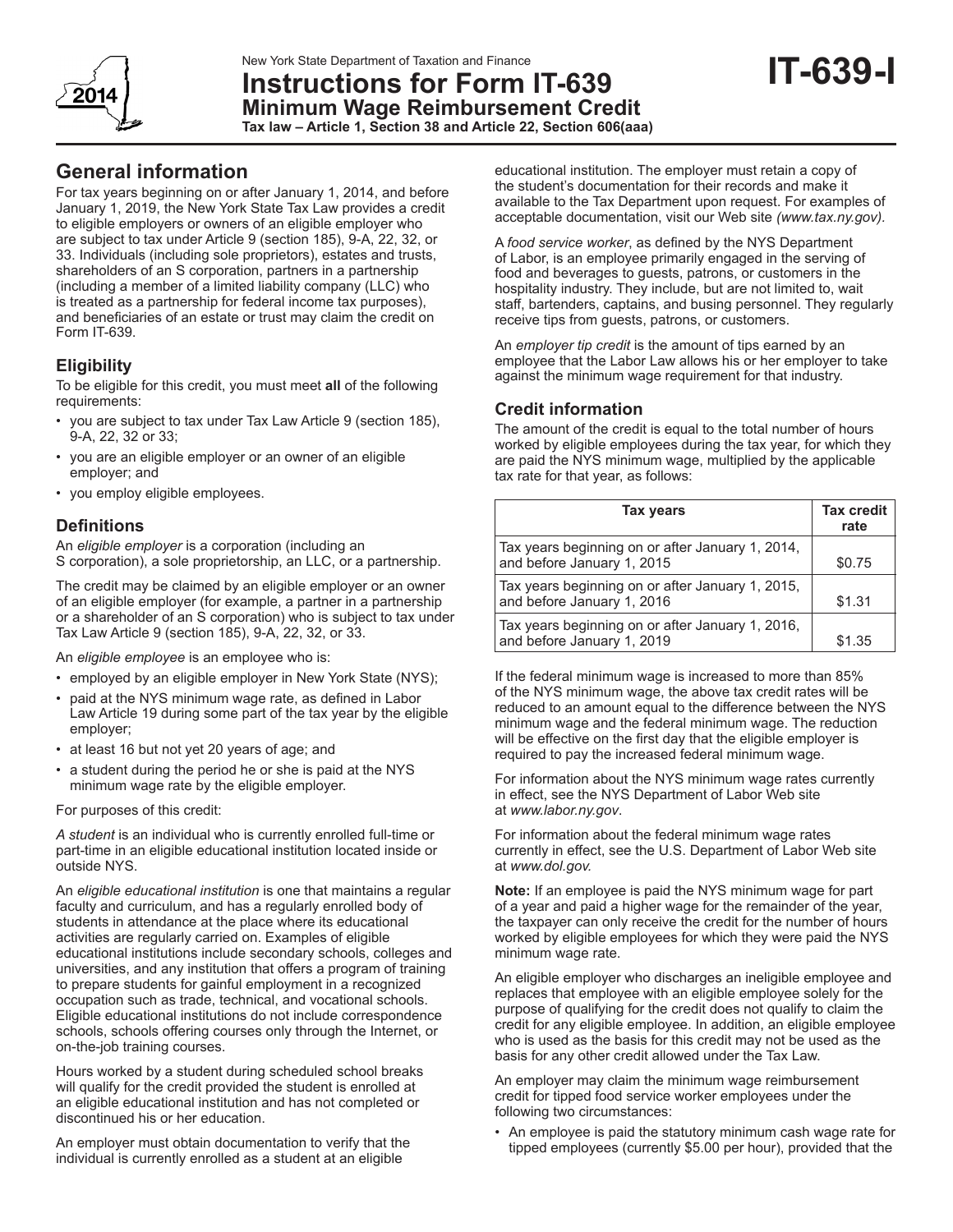#### **Page 2** of 3 **IT-639-I** (2014)

employer tip credit, when added to the cash wage, equals the minimum wage in effect under Labor Law section 652.1; or

• An employee is paid at an hourly cash wage rate greater than the statutory minimum cash wage rate for tipped food service worker employees (currently \$5.00 per hour), but not more than the basic minimum wage rate (currently \$8.00 per hour) because the total cash wages plus tips received by the employee did not meet the basic minimum wage of \$8.00 per hour required for all workers, provided that the employer tip credit, when added to the cash wage, equals the minimum wage in effect under Labor Law section 652.1.

For more information regarding the current statutory minimum cash wage rate for tipped employees, see the New York State Department of Labor Web site at *www.labor.ny.gov.*

**Example 1:** *A bartender who is a tipped employee earns \$7.00 per hour in cash wages from his employer and \$4.00 per hour in tips. The employer may not claim the credit for this employee because his cash wage rate plus tips exceeds the minimum wage rate of \$8.00 per hour.*

**Example 2:** *A waitress who is a tipped employee earns less than \$8.00 per hour in wages and tips. The employer must pay a cash wage greater than \$5.00 per hour (the current minimum cash wage) to bring the waitress's total hourly rate to \$8.00 per hour required for all employees. The employer may claim the credit for those hours he is required to pay more than \$5.00 per hour to bring the employee's wages up to the statutory minimum wage of \$8.00 per hour.*

If the amount of the eligible employee's base pay per hour on which overtime pay is calculated equals the statutory minimum wage per hour, then the hours of overtime work qualify to be counted for calculation of the minimum wage reimbursement credit. Commissions and bonuses are not structured as payment for an hourly wage and would not become part of the calculation of the credit.

If the federal minimum wage exceeds the NYS minimum wage, no credit may be claimed for the hours eligible employees work at the higher federal minimum wage rate.

Any unused amount of credit for the current tax year will be treated as a refund or overpayment of tax to be credited to next year's tax. Interest will not be paid on the refund or overpayment.

#### **Who must file**

File Form IT-639 if you are an individual, a beneficiary or fiduciary of an estate or trust, a partner in a partnership, or a shareholder of an S corporation, and you are claiming the minimum wage reimbursement credit.

An estate or trust that divides the credit amongst itself and its beneficiaries must submit Form IT-639 with Form IT-205, *Fiduciary Income Tax Return*, showing each beneficiary's share of the credit.

A partnership must submit Form IT-639 with Form IT-204, *Partnership Return*, showing the total credit.

An S corporation does not file Form IT-639; it must file Form CT-639, *Minimum Wage Reimbursement Credit*. If you are a shareholder of an S corporation, obtain your share of the S corporation's credit from the S corporation and follow the instructions on this form for claiming your credit on your personal income tax return.

# **Line instructions**

See the instructions for your tax return for the *Privacy notification* or if you need help contacting the Tax Department.

Use the instructions below to determine which sections of this form you should complete. **If more than one set of instructions applies, follow all the instructions that apply to you.**

**Individuals (including sole proprietors):** Complete Schedules A and E.

**Fiduciaries:** Complete Schedules A, D, and E.

**Partnerships:** Complete Schedules A and E.

**A married couple in a business enterprise that made an IRC 761(f) election to file two federal Schedule C forms instead of a partnership return:** If you file jointly, compute your credit amount as if you were filing one federal Schedule C for the business (enter the total of all applicable amounts from both federal Schedule C forms). Complete Schedules A and E.

**Partners in a partnership, shareholders of a New York S corporation, and beneficiaries of an estate or trust:** Complete Schedules B, C, and E.

#### **Schedule A – Individual (including sole proprietor), partnership, and fiduciary**

#### **Part 1 – Credit for hours worked when the federal minimum wage equals \$7.25 per hour**

Complete Part 1 for hours worked when the federal minimum wage rate equals \$7.25 per hour. If you need more space, submit a separate schedule (be sure to include your name and taxpayer identification number).

**Column C –** Enter the total number of hours (including partial hours) worked by an eligible employee during the tax year for which they are paid the NYS minimum wage rate. Do not round the hours.

Do not enter any hours for which the employee was paid at a rate greater than the NYS minimum wage. No credit is allowed for those hours.

**Example 3:** *Employee A worked 300 hours during 2014 for which she was paid the NYS minimum wage of \$8.00 per hour. She received an increase in pay to \$8.50 per hour and worked 100 hours during 2014 earning that rate. Her employer should enter 300 hours in column C. Credit cannot be claimed for the 100 hours for which her regular pay rate exceeded the NYS minimum wage rate.*

**Example 4:** *A food service worker worked 600 hours during 2014 for which he was paid \$5.00 per hour in cash wages and his employer took a tip credit of \$3.00 per hour. His employer should enter 600 hours in column C since the worker's hourly cash wage rate and employer tip credit equals the NYS basic minimum hourly cash wage rate for food service workers.*

**Example 5:** *Employee B worked 500 hours during 2014 for which she was paid the NYS minimum wage of \$8.00 per hour. She also received overtime pay for 30 hours and a \$100 bonus. Since she received the NYS minimum wage as her regular rate, her employer should enter 530 hours (500 regular hours + 30 over time hours) in column C. The \$100 bonus is not considered in the computation of the credit.*

#### **Part 2 – Credit for hours worked when the federal minimum wage exceeds \$7.25 per hour**

If the federal minimum wage is increased to an amount greater than \$7.25, complete Part 2 to calculate the credit for any hours worked after the increase in the federal rate goes into effect. If you need more space, submit a separate schedule.